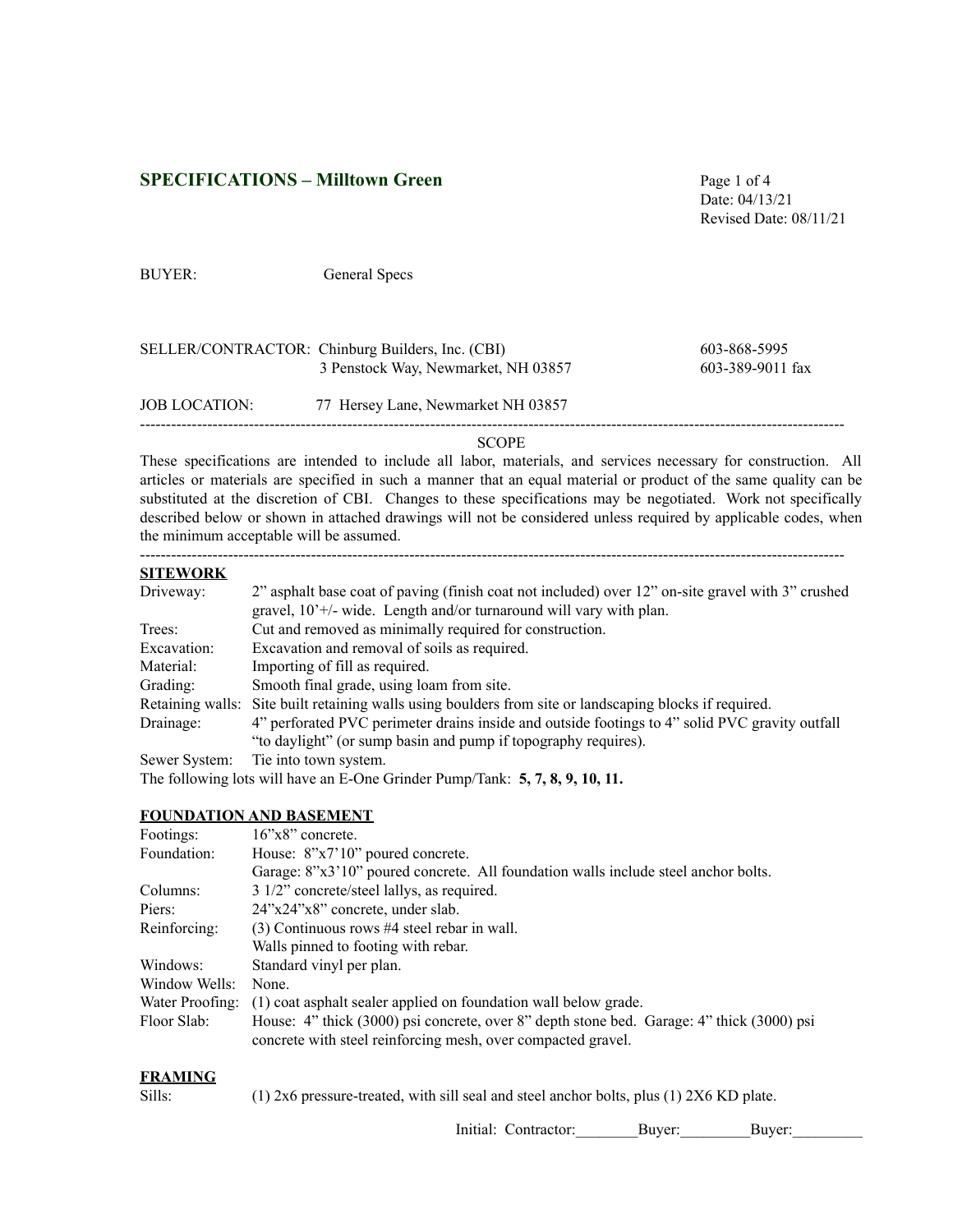| Joists:                         | Per plan, per code, $16$ " on center $(O.C.).$                                                                                                                                        |  |  |  |  |  |  |
|---------------------------------|---------------------------------------------------------------------------------------------------------------------------------------------------------------------------------------|--|--|--|--|--|--|
| Bridging:<br>Subflooring:       | Solid wood blocking.                                                                                                                                                                  |  |  |  |  |  |  |
|                                 | 3/4" tongue and groove Advantech or equal; glued and nailed to joists.                                                                                                                |  |  |  |  |  |  |
|                                 | 3/8" Backer Board under tile floors.<br>Underlayment:                                                                                                                                 |  |  |  |  |  |  |
| Wall Height:<br>Exterior walls: | Per plan.                                                                                                                                                                             |  |  |  |  |  |  |
|                                 | 2x6 studs, 16" O.C.                                                                                                                                                                   |  |  |  |  |  |  |
| Interior walls:                 | 2x4 studs, 16" O.C.                                                                                                                                                                   |  |  |  |  |  |  |
| Beams:                          | Built-up 2x's or LVL's, as required.                                                                                                                                                  |  |  |  |  |  |  |
| Headers:                        | Solid built-up 2x's and plywood as required.                                                                                                                                          |  |  |  |  |  |  |
| Ceiling Joists:                 | 2x's per plan, per code, 16" O.C.                                                                                                                                                     |  |  |  |  |  |  |
| Strapping:                      | 1x3, 16" O.C.                                                                                                                                                                         |  |  |  |  |  |  |
| Wall Sheathing:                 | Zip System, $1\frac{1}{2}$ , 6.6 R-Value Sheathing                                                                                                                                    |  |  |  |  |  |  |
| Siding:                         | Certainteed brand "Mainstreet" vinyl siding or equivalent in choice of standard colors.                                                                                               |  |  |  |  |  |  |
| Trim:                           | Vinyl and metal wrapped trim or similar, as required by plan.                                                                                                                         |  |  |  |  |  |  |
| Rake overhang:                  | Per plan.                                                                                                                                                                             |  |  |  |  |  |  |
| Roof Rafters:                   | Per plan, per code, 16" O.C.                                                                                                                                                          |  |  |  |  |  |  |
| Roof Sheathing:                 | Zip roof system.                                                                                                                                                                      |  |  |  |  |  |  |
| Roofing:                        | Asphalt, Architectural Black shingles.                                                                                                                                                |  |  |  |  |  |  |
| Snow Belt:                      | 36" row of bituminous ice and water shield at bottom edge of roof.                                                                                                                    |  |  |  |  |  |  |
| Flashing:                       | Aluminum or lead as necessary.                                                                                                                                                        |  |  |  |  |  |  |
| Ventilation:                    | Continuous ridge vents and continuous soffit vent.                                                                                                                                    |  |  |  |  |  |  |
| <b>FRONT STEPS</b>              |                                                                                                                                                                                       |  |  |  |  |  |  |
|                                 | Grade determined. Up to two Granite Steps or Composite steps if more than two. Pressure<br>treated joists, on 12" concrete piers set 4' below grade. Vinyl rails if required by code. |  |  |  |  |  |  |
| <b>REAR DECK</b>                | Patio or Composite deck with White Vinyl Rails and wrapped rim boards and stringers per plan.                                                                                         |  |  |  |  |  |  |
| <b>FIREPLACE</b>                | Direct Vent Gas Fireplace per plan.                                                                                                                                                   |  |  |  |  |  |  |
| <b>WINDOWS</b>                  |                                                                                                                                                                                       |  |  |  |  |  |  |
|                                 | Paradigm or similar, white all vinyl windows with Low E insulated glass, screens and white grills<br>between panes, per plan.                                                         |  |  |  |  |  |  |
| <b>SHUTTERS</b>                 | Optional Upgrade.                                                                                                                                                                     |  |  |  |  |  |  |
| <b>EXTERIOR DOORS</b>           |                                                                                                                                                                                       |  |  |  |  |  |  |
| Front Door:                     | $3-0x6-8$ insulated door                                                                                                                                                              |  |  |  |  |  |  |
|                                 | Garage to house: Insulated steel, fire rated per code.                                                                                                                                |  |  |  |  |  |  |
| Slider Door:                    | Vinyl Sliding patio door with screen per plan.                                                                                                                                        |  |  |  |  |  |  |
| Side Doors:                     | Insulated door per plan                                                                                                                                                               |  |  |  |  |  |  |
| Thresholds:                     | Aluminum.                                                                                                                                                                             |  |  |  |  |  |  |
| Hardware:                       | Schlage "Plymouth" locksets in choice of finish, keyed alike. (Patio doors normally require<br>hardware supplied by manufacturer).                                                    |  |  |  |  |  |  |

Casing:  $1x4$ " flat casing. Garage Doors: Carriage Style insulated garage door per plan with openers, windows and keypad.

## **EXTERIOR PAINT**

Low VOC Paint - 2 finish coats applied to exterior door. Garage doors are installed with a factory finish.

*NOTE: Specifications from this point forward apply to heated living space only. Unheated, unfinished space to be completed at the minimum acceptable to meet code.*

Initial: Contractor:\_\_\_\_\_\_\_\_Buyer:\_\_\_\_\_\_\_\_\_Buyer:\_\_\_\_\_\_\_\_\_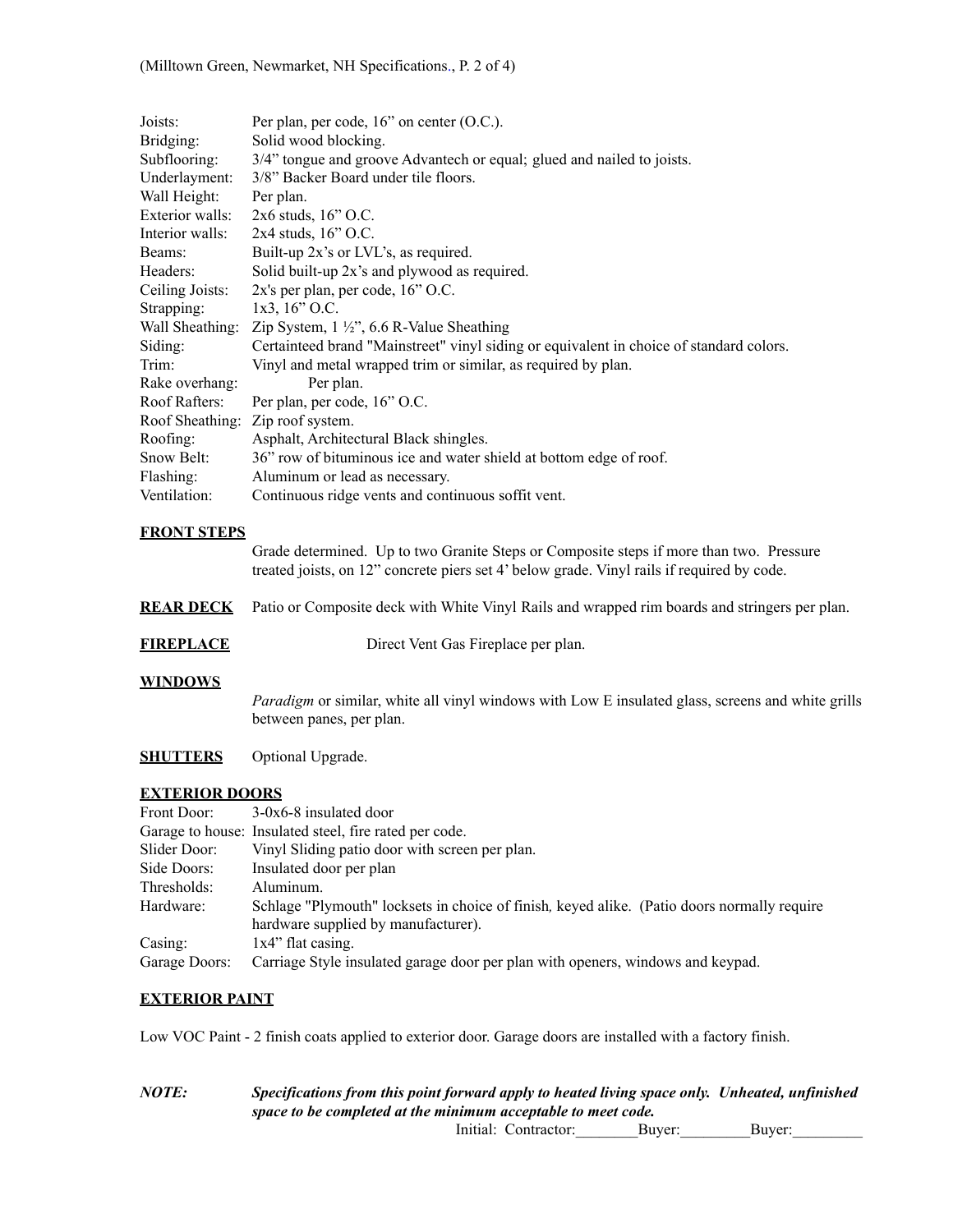## **ELECTRICAL**

| Service Size:   | 200 amp underground service. Meter located on house as determined by utility guidelines and               |
|-----------------|-----------------------------------------------------------------------------------------------------------|
|                 | CBI discretion.                                                                                           |
| Fixtures:       | Electrical fixtures per plan supplied by CBI, Upgrades available.                                         |
|                 | Included by CBI: White duplex outlets and toggle switches per code, smoke /carbon monoxide                |
|                 | detectors per code, $(2)$ exterior outlets, $(1)$ garage outlet, basement lights as required, $(1)$ attic |
|                 | light, (2) exterior floods, (1) lamp/fan bathroom fixture per bathroom, Master bath to have the           |
|                 | Energy Star Fan, $(1)$ basement outlet, $(1)$ basic doorbell with $(1)$ button location, $(10)$ Recessed  |
|                 | Cans (White), island outlet with USB port.                                                                |
| Labor:          | To install pre-assembled standard light fixtures (interior and exterior) per plan, switching per          |
|                 | plan.                                                                                                     |
| Closet:         | Walk-in closets to have ceiling light. Standard closets do not have lights.                               |
| Phone/Internet: | Pre-wired for (3) jack locations using CAT 6E Cable; upgrades to terminations available.                  |
| Cable TV:       | Pre-wired for (3) jack locations using RG 6. Owner to pay cable company for outlets/hook-up.              |

## **PLUMBING**

| System:       | Baths, kitchen and laundry per plan.                                    |
|---------------|-------------------------------------------------------------------------|
| Fixtures:     | KOHLER or MOEN Fixtures provided and installed by CBI in Chrome Finish. |
|               | Upgrades available. Lasco One-piece Showers and/or Tubs per plan.       |
|               | Custom Tile Master Shower with Glass Door.                              |
| Water:        | Tie into Town System                                                    |
| Hot Water:    | 40 Gallon propane fired water heater.                                   |
| Laundry:      | Hook Ups Per Plan.                                                      |
| Vented Ducts: | 4" at baths, 4" at dryer.                                               |
| Sillcocks:    | (2) Frost-Proof, field determined location.                             |
| Gas Piping:   | To furnace.                                                             |

## **HEATING**

| System:    | Forced Hot Air with Central A/C                                                                                            |
|------------|----------------------------------------------------------------------------------------------------------------------------|
| Furnace:   | Gas fired, York or similar.                                                                                                |
| Zones:     | 1-2 zones; first and second floor, to be determined by plan. Basement mudroom, if applicable,<br>tied to first floor zone. |
| Fuel Tank: | 350 Gallon propane Tank buried onsite: Owned by propane Distributor.                                                       |
| Radiation: | Standard registers located at the discretion of the installer.                                                             |
| Exhaust:   | Direct vent.                                                                                                               |

| <b>INSULATION – ENERGY STAR Certified</b> |  |  |  |  |
|-------------------------------------------|--|--|--|--|
|                                           |  |  |  |  |

| Ceiling:  | R-49 fiberglass or R-30 in slopes, Upgrades available.             |
|-----------|--------------------------------------------------------------------|
| Walls:    | R-27 fiberglass with poly vapor barrier (R21 + R6 zip = R27).      |
| Basement: | R-30 fiberglass in ceiling.                                        |
|           | Garage Ceiling: R-30 fiberglass with conditioned space above only. |

## **DRYWALL**

- Material: 1/2" drywall all walls and ceilings first and second floors, smooth finish; fire code drywall in garage per code. Moisture resistant drywall as required.
- Interior Paint: Sherwin Williams or equivalent: Low VOC. (1) coat flat latex finish "Antique White" all walls over (1) coat latex drywall primer. Ceilings to be flat, primed w/ (1) finish coat flat white. (1) coat latex primer and (2) coat semi-gloss latex "Extra White" finish paint to be applied to window and door casings, doors and baseboard.

## **INTERIOR TRIM**

Doors: Choice of 2, 3, 4 or 6 panel molded doors with split jamb.

Initial: Contractor:\_\_\_\_\_\_\_\_Buyer:\_\_\_\_\_\_\_\_\_Buyer:\_\_\_\_\_\_\_\_\_